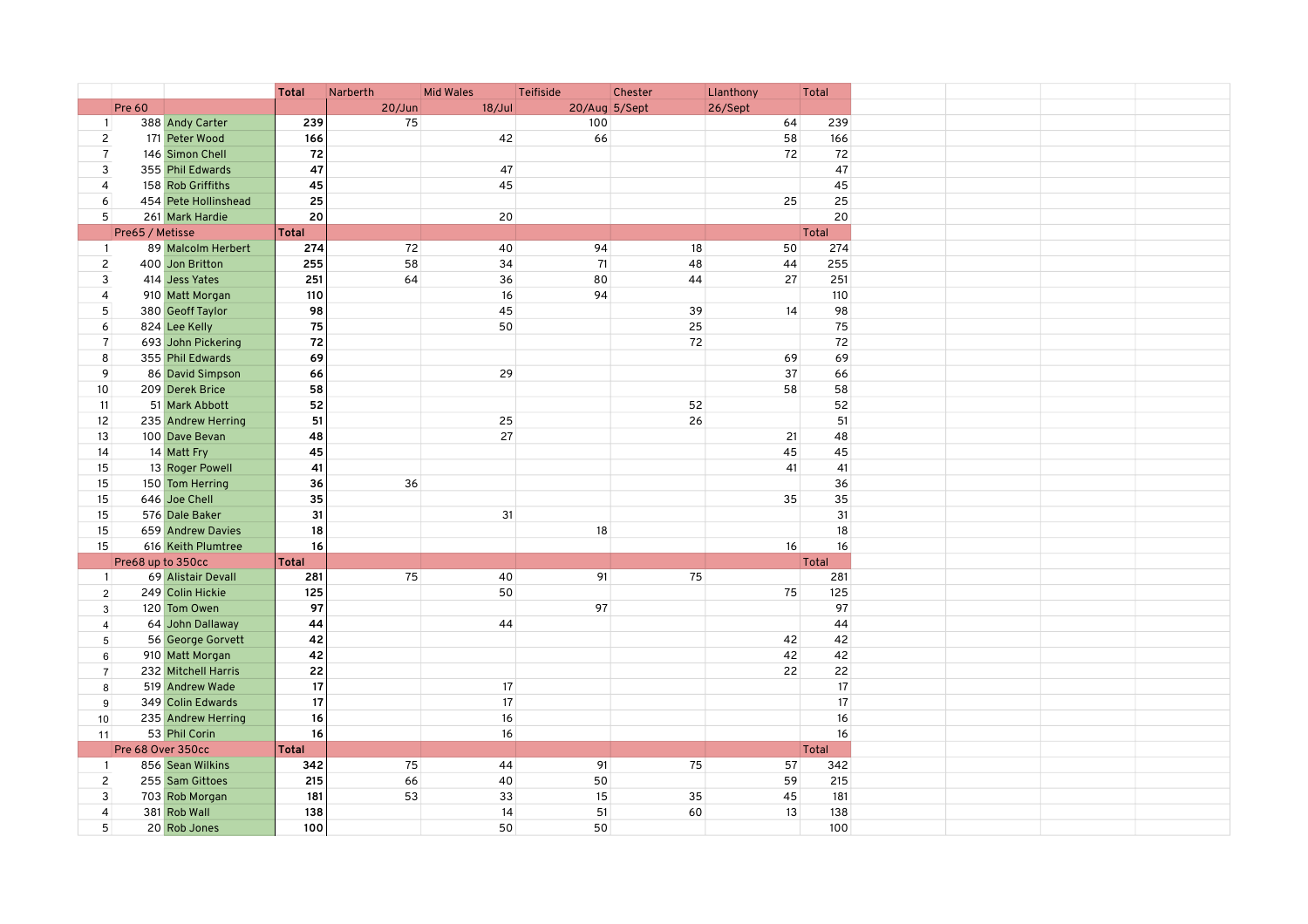| 120 Tom Owen<br>83<br>83<br>83<br>6<br>75<br>40<br>75<br>$\overline{7}$<br>492 David Walker<br>35<br>72<br>72<br>8<br>404 Luke Hickey<br>72<br>9<br>66<br>231 Luke Tompkins<br>66<br>66<br>54<br>54<br>54<br>10<br>223 Martin Kemp<br>494 Barrie Townend<br>34<br>34<br>34<br>11<br>33<br>33<br>33<br>12<br>411 Phill Fry<br>31<br>31<br>31<br>13<br>659 Andrew Davies<br>28<br>89 Malcolm Herbert<br>28<br>28<br>14<br>18<br>18<br>18<br>15<br>400 Jon Britton<br>18<br>18<br>18<br>16<br>99 Greg Speed<br>17<br>17<br>17<br>17<br>28 Stuart Priest<br>17<br>17<br>17<br>18<br>56 George Gorvett<br>Pre 74 up to 250<br><b>Total</b><br>Total<br>525 Dan Evans<br>70<br>42<br>100<br>67<br>75<br>354<br>354<br>$\overline{1}$<br>$\overline{c}$<br>209 Martin Stephens<br>287<br>62<br>40<br>76<br>53<br>56<br>287<br>51<br>47<br>3<br>241<br>29<br>69<br>45<br>241<br>28 Dave Love<br>477 Keith Roden<br>237<br>52<br>26<br>73<br>42<br>44<br>237<br>$\overline{4}$<br>94 Daniel Griffiths<br>63<br>35<br>88<br>5<br>186<br>186<br>42<br>19<br>6<br>179<br>58<br>27<br>33<br>179<br>117 Keith Lessiter<br>$\overline{7}$<br>56<br>50<br>98 Gary Warr<br>164<br>58<br>164<br>8<br>75 Will Clack<br>133<br>60<br>33<br>40<br>133<br>99<br>99<br>9<br>79 Ben Weaver<br>55<br>44<br>10<br>257 Ben Jones<br>66<br>66<br>66<br>52<br>13<br>52<br>438 Brian Littler<br>39<br>11<br>682 Joe James<br>47<br>15<br>32<br>47<br>12<br>44<br>258 Scott Jones<br>44<br>13<br>44<br>560 Terry Powell<br>43<br>43<br>43<br>14<br>43<br>43<br>15<br>55 Thomas Hibberd<br>43<br>39<br>39<br>39<br>16<br>176 Chris Morris<br>34<br>34<br>17<br>770 Ed Willett<br>34<br>32<br>32<br>18<br>43 Andy Camm<br>32<br>24<br>19<br>132 Andy Lane<br>24<br>24<br>23<br>23<br>23<br>20<br>698 Alex Taylor<br>21<br>21<br>21<br>21<br>306 Andrew Loveday<br>20<br>20<br>235 Andrew Herring<br>20<br>22<br>54 Jack Hibberd<br>15<br>15<br>15<br>23<br>$10\,$<br>$10\,$<br>10<br>24<br>519 Andrew Wade<br>$10\,$<br>10<br>10<br>25<br>666 Mal Cornes<br>$\overline{9}$<br>9<br>$\mathsf{g}$<br>26<br>900 Chris Lees<br><b>Pre 74 over 250</b><br><b>Total</b><br>Total<br>72<br>75<br>525 Dan Evans<br>330<br>36<br>75<br>72<br>330<br>$\overline{1}$<br>62<br>$\overline{c}$<br>275<br>27<br>81<br>53<br>52<br>275<br>477 Keith Roden<br>31<br>90<br>62<br>36<br>3<br>873 Nathan Jones<br>219<br>219<br>16<br>32<br>94<br>$\overline{4}$<br>75 Will Clack<br>94<br>46<br>83<br>14<br>83<br>5<br>808 Mark Gledhill<br>69<br>50<br>5 Vince Hale |   |  | <b>Total</b> | Narberth | <b>Mid Wales</b> | Teifiside | Chester | Llanthony | Total |  |  |
|-------------------------------------------------------------------------------------------------------------------------------------------------------------------------------------------------------------------------------------------------------------------------------------------------------------------------------------------------------------------------------------------------------------------------------------------------------------------------------------------------------------------------------------------------------------------------------------------------------------------------------------------------------------------------------------------------------------------------------------------------------------------------------------------------------------------------------------------------------------------------------------------------------------------------------------------------------------------------------------------------------------------------------------------------------------------------------------------------------------------------------------------------------------------------------------------------------------------------------------------------------------------------------------------------------------------------------------------------------------------------------------------------------------------------------------------------------------------------------------------------------------------------------------------------------------------------------------------------------------------------------------------------------------------------------------------------------------------------------------------------------------------------------------------------------------------------------------------------------------------------------------------------------------------------------------------------------------------------------------------------------------------------------------------------------------------------------------------------------------------------------------------------------------------------------------------------------------------------------------------------------------------------------------------------------------------------------------------------------------------------------------------------------------------------------------------------------------------------------------------------------------------|---|--|--------------|----------|------------------|-----------|---------|-----------|-------|--|--|
|                                                                                                                                                                                                                                                                                                                                                                                                                                                                                                                                                                                                                                                                                                                                                                                                                                                                                                                                                                                                                                                                                                                                                                                                                                                                                                                                                                                                                                                                                                                                                                                                                                                                                                                                                                                                                                                                                                                                                                                                                                                                                                                                                                                                                                                                                                                                                                                                                                                                                                                   |   |  |              |          |                  |           |         |           |       |  |  |
|                                                                                                                                                                                                                                                                                                                                                                                                                                                                                                                                                                                                                                                                                                                                                                                                                                                                                                                                                                                                                                                                                                                                                                                                                                                                                                                                                                                                                                                                                                                                                                                                                                                                                                                                                                                                                                                                                                                                                                                                                                                                                                                                                                                                                                                                                                                                                                                                                                                                                                                   |   |  |              |          |                  |           |         |           |       |  |  |
|                                                                                                                                                                                                                                                                                                                                                                                                                                                                                                                                                                                                                                                                                                                                                                                                                                                                                                                                                                                                                                                                                                                                                                                                                                                                                                                                                                                                                                                                                                                                                                                                                                                                                                                                                                                                                                                                                                                                                                                                                                                                                                                                                                                                                                                                                                                                                                                                                                                                                                                   |   |  |              |          |                  |           |         |           |       |  |  |
|                                                                                                                                                                                                                                                                                                                                                                                                                                                                                                                                                                                                                                                                                                                                                                                                                                                                                                                                                                                                                                                                                                                                                                                                                                                                                                                                                                                                                                                                                                                                                                                                                                                                                                                                                                                                                                                                                                                                                                                                                                                                                                                                                                                                                                                                                                                                                                                                                                                                                                                   |   |  |              |          |                  |           |         |           |       |  |  |
|                                                                                                                                                                                                                                                                                                                                                                                                                                                                                                                                                                                                                                                                                                                                                                                                                                                                                                                                                                                                                                                                                                                                                                                                                                                                                                                                                                                                                                                                                                                                                                                                                                                                                                                                                                                                                                                                                                                                                                                                                                                                                                                                                                                                                                                                                                                                                                                                                                                                                                                   |   |  |              |          |                  |           |         |           |       |  |  |
|                                                                                                                                                                                                                                                                                                                                                                                                                                                                                                                                                                                                                                                                                                                                                                                                                                                                                                                                                                                                                                                                                                                                                                                                                                                                                                                                                                                                                                                                                                                                                                                                                                                                                                                                                                                                                                                                                                                                                                                                                                                                                                                                                                                                                                                                                                                                                                                                                                                                                                                   |   |  |              |          |                  |           |         |           |       |  |  |
|                                                                                                                                                                                                                                                                                                                                                                                                                                                                                                                                                                                                                                                                                                                                                                                                                                                                                                                                                                                                                                                                                                                                                                                                                                                                                                                                                                                                                                                                                                                                                                                                                                                                                                                                                                                                                                                                                                                                                                                                                                                                                                                                                                                                                                                                                                                                                                                                                                                                                                                   |   |  |              |          |                  |           |         |           |       |  |  |
|                                                                                                                                                                                                                                                                                                                                                                                                                                                                                                                                                                                                                                                                                                                                                                                                                                                                                                                                                                                                                                                                                                                                                                                                                                                                                                                                                                                                                                                                                                                                                                                                                                                                                                                                                                                                                                                                                                                                                                                                                                                                                                                                                                                                                                                                                                                                                                                                                                                                                                                   |   |  |              |          |                  |           |         |           |       |  |  |
|                                                                                                                                                                                                                                                                                                                                                                                                                                                                                                                                                                                                                                                                                                                                                                                                                                                                                                                                                                                                                                                                                                                                                                                                                                                                                                                                                                                                                                                                                                                                                                                                                                                                                                                                                                                                                                                                                                                                                                                                                                                                                                                                                                                                                                                                                                                                                                                                                                                                                                                   |   |  |              |          |                  |           |         |           |       |  |  |
|                                                                                                                                                                                                                                                                                                                                                                                                                                                                                                                                                                                                                                                                                                                                                                                                                                                                                                                                                                                                                                                                                                                                                                                                                                                                                                                                                                                                                                                                                                                                                                                                                                                                                                                                                                                                                                                                                                                                                                                                                                                                                                                                                                                                                                                                                                                                                                                                                                                                                                                   |   |  |              |          |                  |           |         |           |       |  |  |
|                                                                                                                                                                                                                                                                                                                                                                                                                                                                                                                                                                                                                                                                                                                                                                                                                                                                                                                                                                                                                                                                                                                                                                                                                                                                                                                                                                                                                                                                                                                                                                                                                                                                                                                                                                                                                                                                                                                                                                                                                                                                                                                                                                                                                                                                                                                                                                                                                                                                                                                   |   |  |              |          |                  |           |         |           |       |  |  |
|                                                                                                                                                                                                                                                                                                                                                                                                                                                                                                                                                                                                                                                                                                                                                                                                                                                                                                                                                                                                                                                                                                                                                                                                                                                                                                                                                                                                                                                                                                                                                                                                                                                                                                                                                                                                                                                                                                                                                                                                                                                                                                                                                                                                                                                                                                                                                                                                                                                                                                                   |   |  |              |          |                  |           |         |           |       |  |  |
|                                                                                                                                                                                                                                                                                                                                                                                                                                                                                                                                                                                                                                                                                                                                                                                                                                                                                                                                                                                                                                                                                                                                                                                                                                                                                                                                                                                                                                                                                                                                                                                                                                                                                                                                                                                                                                                                                                                                                                                                                                                                                                                                                                                                                                                                                                                                                                                                                                                                                                                   |   |  |              |          |                  |           |         |           |       |  |  |
|                                                                                                                                                                                                                                                                                                                                                                                                                                                                                                                                                                                                                                                                                                                                                                                                                                                                                                                                                                                                                                                                                                                                                                                                                                                                                                                                                                                                                                                                                                                                                                                                                                                                                                                                                                                                                                                                                                                                                                                                                                                                                                                                                                                                                                                                                                                                                                                                                                                                                                                   |   |  |              |          |                  |           |         |           |       |  |  |
|                                                                                                                                                                                                                                                                                                                                                                                                                                                                                                                                                                                                                                                                                                                                                                                                                                                                                                                                                                                                                                                                                                                                                                                                                                                                                                                                                                                                                                                                                                                                                                                                                                                                                                                                                                                                                                                                                                                                                                                                                                                                                                                                                                                                                                                                                                                                                                                                                                                                                                                   |   |  |              |          |                  |           |         |           |       |  |  |
|                                                                                                                                                                                                                                                                                                                                                                                                                                                                                                                                                                                                                                                                                                                                                                                                                                                                                                                                                                                                                                                                                                                                                                                                                                                                                                                                                                                                                                                                                                                                                                                                                                                                                                                                                                                                                                                                                                                                                                                                                                                                                                                                                                                                                                                                                                                                                                                                                                                                                                                   |   |  |              |          |                  |           |         |           |       |  |  |
|                                                                                                                                                                                                                                                                                                                                                                                                                                                                                                                                                                                                                                                                                                                                                                                                                                                                                                                                                                                                                                                                                                                                                                                                                                                                                                                                                                                                                                                                                                                                                                                                                                                                                                                                                                                                                                                                                                                                                                                                                                                                                                                                                                                                                                                                                                                                                                                                                                                                                                                   |   |  |              |          |                  |           |         |           |       |  |  |
|                                                                                                                                                                                                                                                                                                                                                                                                                                                                                                                                                                                                                                                                                                                                                                                                                                                                                                                                                                                                                                                                                                                                                                                                                                                                                                                                                                                                                                                                                                                                                                                                                                                                                                                                                                                                                                                                                                                                                                                                                                                                                                                                                                                                                                                                                                                                                                                                                                                                                                                   |   |  |              |          |                  |           |         |           |       |  |  |
|                                                                                                                                                                                                                                                                                                                                                                                                                                                                                                                                                                                                                                                                                                                                                                                                                                                                                                                                                                                                                                                                                                                                                                                                                                                                                                                                                                                                                                                                                                                                                                                                                                                                                                                                                                                                                                                                                                                                                                                                                                                                                                                                                                                                                                                                                                                                                                                                                                                                                                                   |   |  |              |          |                  |           |         |           |       |  |  |
|                                                                                                                                                                                                                                                                                                                                                                                                                                                                                                                                                                                                                                                                                                                                                                                                                                                                                                                                                                                                                                                                                                                                                                                                                                                                                                                                                                                                                                                                                                                                                                                                                                                                                                                                                                                                                                                                                                                                                                                                                                                                                                                                                                                                                                                                                                                                                                                                                                                                                                                   |   |  |              |          |                  |           |         |           |       |  |  |
|                                                                                                                                                                                                                                                                                                                                                                                                                                                                                                                                                                                                                                                                                                                                                                                                                                                                                                                                                                                                                                                                                                                                                                                                                                                                                                                                                                                                                                                                                                                                                                                                                                                                                                                                                                                                                                                                                                                                                                                                                                                                                                                                                                                                                                                                                                                                                                                                                                                                                                                   |   |  |              |          |                  |           |         |           |       |  |  |
|                                                                                                                                                                                                                                                                                                                                                                                                                                                                                                                                                                                                                                                                                                                                                                                                                                                                                                                                                                                                                                                                                                                                                                                                                                                                                                                                                                                                                                                                                                                                                                                                                                                                                                                                                                                                                                                                                                                                                                                                                                                                                                                                                                                                                                                                                                                                                                                                                                                                                                                   |   |  |              |          |                  |           |         |           |       |  |  |
|                                                                                                                                                                                                                                                                                                                                                                                                                                                                                                                                                                                                                                                                                                                                                                                                                                                                                                                                                                                                                                                                                                                                                                                                                                                                                                                                                                                                                                                                                                                                                                                                                                                                                                                                                                                                                                                                                                                                                                                                                                                                                                                                                                                                                                                                                                                                                                                                                                                                                                                   |   |  |              |          |                  |           |         |           |       |  |  |
|                                                                                                                                                                                                                                                                                                                                                                                                                                                                                                                                                                                                                                                                                                                                                                                                                                                                                                                                                                                                                                                                                                                                                                                                                                                                                                                                                                                                                                                                                                                                                                                                                                                                                                                                                                                                                                                                                                                                                                                                                                                                                                                                                                                                                                                                                                                                                                                                                                                                                                                   |   |  |              |          |                  |           |         |           |       |  |  |
|                                                                                                                                                                                                                                                                                                                                                                                                                                                                                                                                                                                                                                                                                                                                                                                                                                                                                                                                                                                                                                                                                                                                                                                                                                                                                                                                                                                                                                                                                                                                                                                                                                                                                                                                                                                                                                                                                                                                                                                                                                                                                                                                                                                                                                                                                                                                                                                                                                                                                                                   |   |  |              |          |                  |           |         |           |       |  |  |
|                                                                                                                                                                                                                                                                                                                                                                                                                                                                                                                                                                                                                                                                                                                                                                                                                                                                                                                                                                                                                                                                                                                                                                                                                                                                                                                                                                                                                                                                                                                                                                                                                                                                                                                                                                                                                                                                                                                                                                                                                                                                                                                                                                                                                                                                                                                                                                                                                                                                                                                   |   |  |              |          |                  |           |         |           |       |  |  |
|                                                                                                                                                                                                                                                                                                                                                                                                                                                                                                                                                                                                                                                                                                                                                                                                                                                                                                                                                                                                                                                                                                                                                                                                                                                                                                                                                                                                                                                                                                                                                                                                                                                                                                                                                                                                                                                                                                                                                                                                                                                                                                                                                                                                                                                                                                                                                                                                                                                                                                                   |   |  |              |          |                  |           |         |           |       |  |  |
|                                                                                                                                                                                                                                                                                                                                                                                                                                                                                                                                                                                                                                                                                                                                                                                                                                                                                                                                                                                                                                                                                                                                                                                                                                                                                                                                                                                                                                                                                                                                                                                                                                                                                                                                                                                                                                                                                                                                                                                                                                                                                                                                                                                                                                                                                                                                                                                                                                                                                                                   |   |  |              |          |                  |           |         |           |       |  |  |
|                                                                                                                                                                                                                                                                                                                                                                                                                                                                                                                                                                                                                                                                                                                                                                                                                                                                                                                                                                                                                                                                                                                                                                                                                                                                                                                                                                                                                                                                                                                                                                                                                                                                                                                                                                                                                                                                                                                                                                                                                                                                                                                                                                                                                                                                                                                                                                                                                                                                                                                   |   |  |              |          |                  |           |         |           |       |  |  |
|                                                                                                                                                                                                                                                                                                                                                                                                                                                                                                                                                                                                                                                                                                                                                                                                                                                                                                                                                                                                                                                                                                                                                                                                                                                                                                                                                                                                                                                                                                                                                                                                                                                                                                                                                                                                                                                                                                                                                                                                                                                                                                                                                                                                                                                                                                                                                                                                                                                                                                                   |   |  |              |          |                  |           |         |           |       |  |  |
|                                                                                                                                                                                                                                                                                                                                                                                                                                                                                                                                                                                                                                                                                                                                                                                                                                                                                                                                                                                                                                                                                                                                                                                                                                                                                                                                                                                                                                                                                                                                                                                                                                                                                                                                                                                                                                                                                                                                                                                                                                                                                                                                                                                                                                                                                                                                                                                                                                                                                                                   |   |  |              |          |                  |           |         |           |       |  |  |
|                                                                                                                                                                                                                                                                                                                                                                                                                                                                                                                                                                                                                                                                                                                                                                                                                                                                                                                                                                                                                                                                                                                                                                                                                                                                                                                                                                                                                                                                                                                                                                                                                                                                                                                                                                                                                                                                                                                                                                                                                                                                                                                                                                                                                                                                                                                                                                                                                                                                                                                   |   |  |              |          |                  |           |         |           |       |  |  |
|                                                                                                                                                                                                                                                                                                                                                                                                                                                                                                                                                                                                                                                                                                                                                                                                                                                                                                                                                                                                                                                                                                                                                                                                                                                                                                                                                                                                                                                                                                                                                                                                                                                                                                                                                                                                                                                                                                                                                                                                                                                                                                                                                                                                                                                                                                                                                                                                                                                                                                                   |   |  |              |          |                  |           |         |           |       |  |  |
|                                                                                                                                                                                                                                                                                                                                                                                                                                                                                                                                                                                                                                                                                                                                                                                                                                                                                                                                                                                                                                                                                                                                                                                                                                                                                                                                                                                                                                                                                                                                                                                                                                                                                                                                                                                                                                                                                                                                                                                                                                                                                                                                                                                                                                                                                                                                                                                                                                                                                                                   |   |  |              |          |                  |           |         |           |       |  |  |
|                                                                                                                                                                                                                                                                                                                                                                                                                                                                                                                                                                                                                                                                                                                                                                                                                                                                                                                                                                                                                                                                                                                                                                                                                                                                                                                                                                                                                                                                                                                                                                                                                                                                                                                                                                                                                                                                                                                                                                                                                                                                                                                                                                                                                                                                                                                                                                                                                                                                                                                   |   |  |              |          |                  |           |         |           |       |  |  |
|                                                                                                                                                                                                                                                                                                                                                                                                                                                                                                                                                                                                                                                                                                                                                                                                                                                                                                                                                                                                                                                                                                                                                                                                                                                                                                                                                                                                                                                                                                                                                                                                                                                                                                                                                                                                                                                                                                                                                                                                                                                                                                                                                                                                                                                                                                                                                                                                                                                                                                                   |   |  |              |          |                  |           |         |           |       |  |  |
|                                                                                                                                                                                                                                                                                                                                                                                                                                                                                                                                                                                                                                                                                                                                                                                                                                                                                                                                                                                                                                                                                                                                                                                                                                                                                                                                                                                                                                                                                                                                                                                                                                                                                                                                                                                                                                                                                                                                                                                                                                                                                                                                                                                                                                                                                                                                                                                                                                                                                                                   |   |  |              |          |                  |           |         |           |       |  |  |
|                                                                                                                                                                                                                                                                                                                                                                                                                                                                                                                                                                                                                                                                                                                                                                                                                                                                                                                                                                                                                                                                                                                                                                                                                                                                                                                                                                                                                                                                                                                                                                                                                                                                                                                                                                                                                                                                                                                                                                                                                                                                                                                                                                                                                                                                                                                                                                                                                                                                                                                   |   |  |              |          |                  |           |         |           |       |  |  |
|                                                                                                                                                                                                                                                                                                                                                                                                                                                                                                                                                                                                                                                                                                                                                                                                                                                                                                                                                                                                                                                                                                                                                                                                                                                                                                                                                                                                                                                                                                                                                                                                                                                                                                                                                                                                                                                                                                                                                                                                                                                                                                                                                                                                                                                                                                                                                                                                                                                                                                                   |   |  |              |          |                  |           |         |           |       |  |  |
|                                                                                                                                                                                                                                                                                                                                                                                                                                                                                                                                                                                                                                                                                                                                                                                                                                                                                                                                                                                                                                                                                                                                                                                                                                                                                                                                                                                                                                                                                                                                                                                                                                                                                                                                                                                                                                                                                                                                                                                                                                                                                                                                                                                                                                                                                                                                                                                                                                                                                                                   |   |  |              |          |                  |           |         |           |       |  |  |
|                                                                                                                                                                                                                                                                                                                                                                                                                                                                                                                                                                                                                                                                                                                                                                                                                                                                                                                                                                                                                                                                                                                                                                                                                                                                                                                                                                                                                                                                                                                                                                                                                                                                                                                                                                                                                                                                                                                                                                                                                                                                                                                                                                                                                                                                                                                                                                                                                                                                                                                   |   |  |              |          |                  |           |         |           |       |  |  |
|                                                                                                                                                                                                                                                                                                                                                                                                                                                                                                                                                                                                                                                                                                                                                                                                                                                                                                                                                                                                                                                                                                                                                                                                                                                                                                                                                                                                                                                                                                                                                                                                                                                                                                                                                                                                                                                                                                                                                                                                                                                                                                                                                                                                                                                                                                                                                                                                                                                                                                                   |   |  |              |          |                  |           |         |           |       |  |  |
|                                                                                                                                                                                                                                                                                                                                                                                                                                                                                                                                                                                                                                                                                                                                                                                                                                                                                                                                                                                                                                                                                                                                                                                                                                                                                                                                                                                                                                                                                                                                                                                                                                                                                                                                                                                                                                                                                                                                                                                                                                                                                                                                                                                                                                                                                                                                                                                                                                                                                                                   |   |  |              |          |                  |           |         |           |       |  |  |
|                                                                                                                                                                                                                                                                                                                                                                                                                                                                                                                                                                                                                                                                                                                                                                                                                                                                                                                                                                                                                                                                                                                                                                                                                                                                                                                                                                                                                                                                                                                                                                                                                                                                                                                                                                                                                                                                                                                                                                                                                                                                                                                                                                                                                                                                                                                                                                                                                                                                                                                   |   |  |              |          |                  |           |         |           |       |  |  |
|                                                                                                                                                                                                                                                                                                                                                                                                                                                                                                                                                                                                                                                                                                                                                                                                                                                                                                                                                                                                                                                                                                                                                                                                                                                                                                                                                                                                                                                                                                                                                                                                                                                                                                                                                                                                                                                                                                                                                                                                                                                                                                                                                                                                                                                                                                                                                                                                                                                                                                                   |   |  |              |          |                  |           |         |           |       |  |  |
|                                                                                                                                                                                                                                                                                                                                                                                                                                                                                                                                                                                                                                                                                                                                                                                                                                                                                                                                                                                                                                                                                                                                                                                                                                                                                                                                                                                                                                                                                                                                                                                                                                                                                                                                                                                                                                                                                                                                                                                                                                                                                                                                                                                                                                                                                                                                                                                                                                                                                                                   |   |  |              |          |                  |           |         |           |       |  |  |
|                                                                                                                                                                                                                                                                                                                                                                                                                                                                                                                                                                                                                                                                                                                                                                                                                                                                                                                                                                                                                                                                                                                                                                                                                                                                                                                                                                                                                                                                                                                                                                                                                                                                                                                                                                                                                                                                                                                                                                                                                                                                                                                                                                                                                                                                                                                                                                                                                                                                                                                   |   |  |              |          |                  |           |         |           |       |  |  |
|                                                                                                                                                                                                                                                                                                                                                                                                                                                                                                                                                                                                                                                                                                                                                                                                                                                                                                                                                                                                                                                                                                                                                                                                                                                                                                                                                                                                                                                                                                                                                                                                                                                                                                                                                                                                                                                                                                                                                                                                                                                                                                                                                                                                                                                                                                                                                                                                                                                                                                                   |   |  |              |          |                  |           |         |           |       |  |  |
|                                                                                                                                                                                                                                                                                                                                                                                                                                                                                                                                                                                                                                                                                                                                                                                                                                                                                                                                                                                                                                                                                                                                                                                                                                                                                                                                                                                                                                                                                                                                                                                                                                                                                                                                                                                                                                                                                                                                                                                                                                                                                                                                                                                                                                                                                                                                                                                                                                                                                                                   | 6 |  | 73           |          | 23               |           |         |           | 73    |  |  |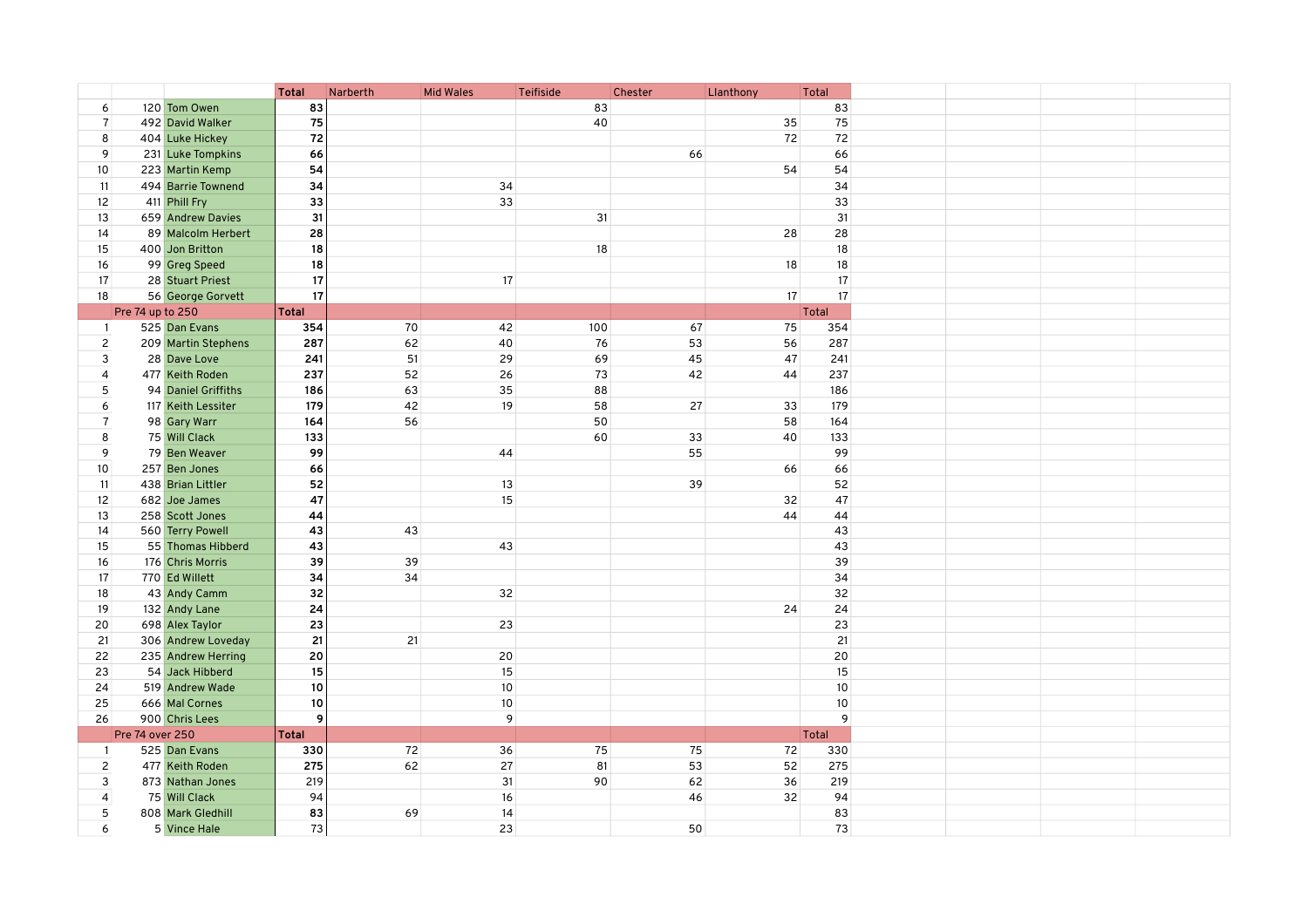|                   |           |                       | <b>Total</b>   | Narberth | <b>Mid Wales</b> | Teifiside | Chester | Llanthony | Total        |                |
|-------------------|-----------|-----------------------|----------------|----------|------------------|-----------|---------|-----------|--------------|----------------|
| $\overline{7}$    |           | 490 John Littler      | 72             |          | 13               |           | 59      |           |              | 72             |
| 8                 |           | 442 David Weaver      | 64             | 35       | 9                |           | 20      |           |              | 64             |
| 9                 |           | 72 Glyn Drake         | 57             | 57       |                  |           |         |           |              | 57             |
| 10                |           | 696 Rob Daffey        | 55             |          |                  |           |         | 55        |              | 55             |
| 11                |           | 159 Steve Hillman     | 52             | 52       |                  |           |         |           |              | 52             |
| 12                |           | 797 Karl Stevens      | 51             | 47       | $\overline{4}$   |           |         |           |              | 51             |
| 13                |           | 20 Rob Jones          | 45             |          | 45               |           |         |           |              | 45             |
| 14                |           | 164 Tim Dallaway      | 45             |          | 45               |           |         |           |              | 45             |
| 15                |           | 264 Chris Chell       | 44             |          | 44               |           |         |           |              | 44             |
| 16                |           | 55 Thomas Hibberd     | 34             |          | 34               |           |         |           |              | 34             |
| 17                |           | 69 Owain Davies       | 32             | 32       |                  |           |         |           |              | 32             |
| 18                |           | 54 Jack Hibberd       | 27             |          | 27               |           |         |           |              | 27             |
| 19                |           | 264 Chris Chell       | 25             |          |                  |           |         | 25        |              | 25             |
| 20                |           | 404 Luke Hickey       | 16             |          | 16               |           |         |           |              | 16             |
| 21                |           | 885 Steve Gregson     | 16             |          | 16               |           |         |           |              | 16             |
| 22                |           | 808 Mark Gledhill     | 14             |          | 14               |           |         |           |              | 14             |
| 23                |           | 175 Jonathan Bodfish  | 8              |          | 8                |           |         |           |              | 8              |
| 24                |           | 7 Geoff Arrowsmith    | 8              |          | 8                |           |         |           |              | 8              |
|                   |           |                       |                |          |                  |           |         |           |              |                |
| 25                |           | 797 Karl Stevens      |                |          | $\overline{4}$   |           |         |           |              | $\overline{4}$ |
| 26                |           | 900 Chris Lees        | 3              |          | $\mathsf 3$      |           |         |           |              | 3              |
| 27                |           | 373 Steve Gill        | $\overline{c}$ |          | $\overline{2}$   |           |         |           |              |                |
|                   | Pre78     |                       | Total          |          |                  |           |         |           | <b>Total</b> |                |
| $\mathbf{1}$      |           | 915 Tom Wells         | 243            | 66       | 40               | 100       | 37      |           |              | 243            |
| $\overline{c}$    |           | 900 Chris Lees        | 155            |          | 47               | 66        |         | 42        |              | 155            |
| 3                 |           | 619 Steve Mitton      | 131            |          | 36               |           | 45      | 50        |              | 131            |
| $\overline{4}$    |           | 18 Guto Llewelyn      | 75             | 75       |                  |           |         |           |              | 75             |
| 5                 |           | 45 Alan Hardy         | 68             |          |                  |           | 68      |           |              | 68             |
| 6                 |           | 642 Faisal Haifzullah | 64             |          |                  |           | 64      |           |              | 64             |
| $\overline{7}$    |           | 53 Phil Corin         | 60             | 60       |                  |           |         |           |              | 60             |
| 8                 |           | 39 Patrick Brown      | 58             |          |                  |           | 58      |           |              | 58             |
| 9                 |           | 171 Peter Wood        | 55             |          |                  |           | 55      |           |              | 55             |
| 10 <sup>°</sup>   |           | 726 David Goddard     | 47             |          | 47               |           |         |           |              | 47             |
| 11                |           | 93 Gary Brown         | 46             |          |                  |           | 46      |           |              | 46             |
| $12 \overline{ }$ |           | 112 Andrew Brown      | 46             |          |                  |           | 46      |           |              | 46             |
| 13                |           | 66 Gordon Brown       | 39             |          |                  |           | 39      |           |              | 39             |
| 14                |           | 894 Joe James         | 55             |          | 33               |           |         | 22        |              | 55             |
| 15                |           | 428 Stuart Kitson     | 32             |          |                  |           | 32      |           |              | 32             |
| 16                |           | 373 Steve Gill        | 31             |          | 31               |           |         |           |              | 31             |
| 17                |           | 19 Stuart Priest      | 17             |          | 17               |           |         |           |              | 17             |
|                   |           |                       |                |          |                  |           |         |           |              |                |
|                   | Twinshock |                       | Total          |          |                  |           |         |           | <b>Total</b> |                |
| $\mathbf{1}$      |           | 77 Rhys Edwards       | 423            | 61       | 67               | 128       | 105     | 62        |              | 423            |
|                   |           |                       |                |          |                  |           |         |           |              |                |
| $\overline{2}$    |           | 3 Dylan Davies        | 354            | 65       | 39               | 114       | 57      | 79        |              | 354            |
| 3                 |           | 300 Andy Mills        | 235            |          |                  | 77        | 79      | 79        |              | 235            |
| $\overline{4}$    |           | 808 Mark Gledhill     | 211            | 94       | 27               |           |         | 90        |              | 211            |
| 5                 |           | 21 Andrew Gillett     | 210            | 70       |                  | 140       |         |           |              | 210            |
| 6                 |           | 9 Jonathan Rowlands   | 194            |          | 62               |           | 30      | 102       |              | 194            |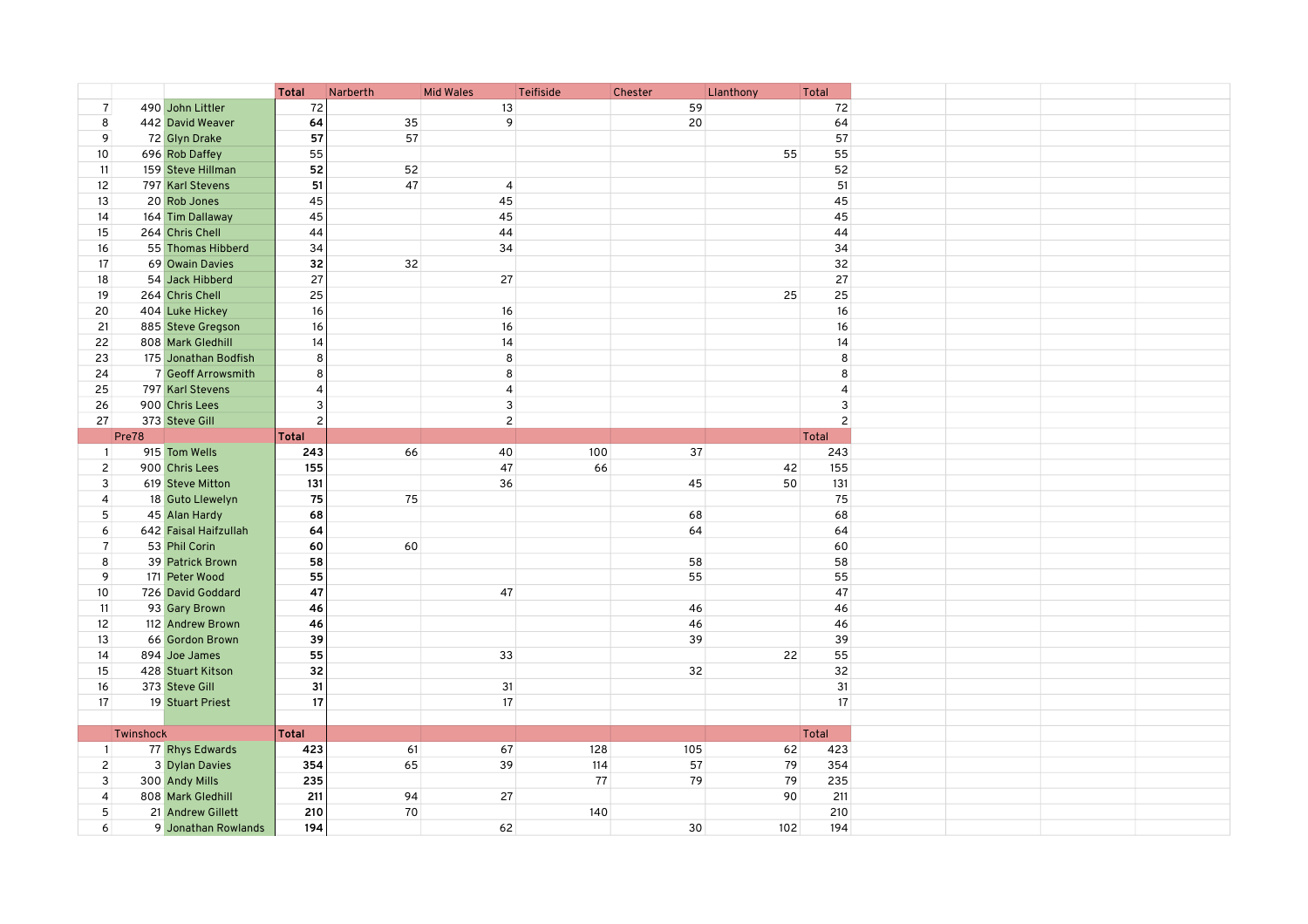|                |                 |                       | <b>Total</b> | Narberth | <b>Mid Wales</b>  | Teifiside | Chester | Llanthony |    | Total  |  |
|----------------|-----------------|-----------------------|--------------|----------|-------------------|-----------|---------|-----------|----|--------|--|
| $\overline{7}$ |                 | 201 Max Corps         | 149          |          | 44                | 105       |         |           |    | 149    |  |
| 8              |                 | 404 Luke Hickie       | 143          |          | 58                |           |         |           | 85 | 143    |  |
| 9              |                 | 526 Kevin Pettit      | 140          |          |                   | 70        |         |           | 70 | 140    |  |
| 10             |                 | 490 John Littler      | 135          |          | 46                |           | 89      |           |    | 135    |  |
| 11             |                 | 46 Jonathan Bethall   | 127          |          | 63                |           | 64      |           |    | 127    |  |
| 12             |                 | 195 Steve Ryan        | 126          |          | 50                | 76        |         |           |    | 126    |  |
| 13             |                 | 808 Mark Gleadhill    | 117          |          | 27                |           |         |           | 90 | 117    |  |
| 14             |                 | 779 Rupert Hills      | 112          |          |                   |           | 48      |           | 64 | 112    |  |
|                |                 |                       | 93           |          | 35                |           |         |           | 58 | 93     |  |
| 15             |                 | 86 David Simpson      |              |          |                   |           |         |           |    |        |  |
| 16             |                 | 517 Jamie Evans       | 91           |          | 42                |           |         |           | 49 | 91     |  |
| 17             |                 | 96 Kyle Noble         | 86           | 86       |                   |           |         |           |    | 86     |  |
| 18             |                 | 67 Mike Harding       | 84           |          | 37                | 47        |         |           |    | 84     |  |
| 19             |                 | 116 Stephen James     | 79           | 79       |                   |           |         |           |    | 79     |  |
| 20             |                 | 79 Louis Hamer        | 73           | 73       |                   |           |         |           |    | 73     |  |
| 21             |                 | 146 Gareth Noble      | ${\bf 72}$   | 72       |                   |           |         |           |    | $72\,$ |  |
| 22             |                 | 170 Kyle Godbear      | 71           | 71       |                   |           |         |           |    | 71     |  |
| 23             |                 | 123 George Wolf       | 64           | 44       | 20                |           |         |           |    | 64     |  |
| 24             |                 | 293 Kevin Hall        | 64           |          |                   |           | 64      |           |    | 64     |  |
| 25             |                 | 566 Kevin Feltham     | 62           | 62       |                   |           |         |           |    | 62     |  |
| 26             |                 | 2 Ethan Evans         | 60           | 60       |                   |           |         |           |    | 60     |  |
| 27             |                 |                       | 57           |          | 13                |           | 44      |           |    | 57     |  |
|                |                 | 802 Steve Morgan      |              |          |                   |           |         |           |    |        |  |
| 28             |                 | 111 Paul Thomas       | 53           | 53       |                   |           |         |           |    | 53     |  |
| 29             |                 | 113 Stephen Denton    | 53           |          | 53                |           |         |           |    | 53     |  |
| 30             |                 | 648 Nigel Davies      | 47           | 47       |                   |           |         |           |    | 47     |  |
| 31             |                 | 378 Trefor Davies     | 47           |          | 47                |           |         |           |    | 47     |  |
| 32             |                 | 929 Andrew Jones      | 46           | 46       |                   |           |         |           |    | 46     |  |
| 33             |                 | 177 David Clack       | 44           | 44       |                   |           |         |           |    | 44     |  |
| 34             |                 | 75 Will Clack         | 35           |          | 35                |           |         |           |    | 35     |  |
| 35             |                 | 51 Martin Stokes      | 30           | 30       |                   |           |         |           |    | 30     |  |
| 36             |                 | 315 Robin Thomas      | 30           |          |                   |           | 30      |           |    | 30     |  |
| 37             |                 | 36 Will Wheeler       | 19           | 19       |                   |           |         |           |    | 19     |  |
| 38             |                 | 248 Mick James        | 17           |          | 17                |           |         |           |    | 17     |  |
| 39             |                 | 208 Paul Chamberlain  | 15           |          | 15                |           |         |           |    | 15     |  |
| 40             |                 | 188 Ed Clinton        | 12           |          | $12 \overline{ }$ |           |         |           |    | 12     |  |
|                |                 |                       |              |          |                   |           |         |           |    |        |  |
|                |                 |                       |              |          |                   |           |         |           |    |        |  |
|                | Twinshock 125 A |                       | Total        |          |                   |           |         |           |    | Total  |  |
| $\overline{1}$ |                 | 21 Ian Knight         | 375          |          | 65                | 117       | 102     |           | 91 | 375    |  |
| 2 <sup>1</sup> |                 | 104 Kevin Thornton    | 355          |          | 53                | 117       | 86      |           | 99 | 355    |  |
| 3              |                 | 29 Mark Beeston       | 259          |          | 65                |           | 97      |           | 97 | 259    |  |
| $\overline{4}$ |                 | 2 Mark Fereday        | 256          |          | 46                | 120       | 90      |           |    | 256    |  |
| 5              |                 | 58 Andrew Robinson    | 221          |          | 44                | 108       | 69      |           |    | 221    |  |
| 6              |                 | 76 John Cash          | 196          |          |                   | 140       |         |           | 56 | 196    |  |
| $\overline{7}$ |                 | 585 Steve Dent        | 167          |          | 42                |           | 67      |           | 58 | 167    |  |
| 8              |                 | 468 Nick Payton       | 155          |          | 49                |           | 79      |           | 27 | 155    |  |
| 9              |                 | 182 Phil Reynolds     | 126          |          | 49                |           | 77      |           |    | 126    |  |
| 10             |                 | 738 Simon Chamberlain | 108          |          |                   | 84        | 24      |           |    | 108    |  |
| 11             |                 | 565 Chris Lewis       | 83           |          | 39                |           | 44      |           |    | 83     |  |
|                |                 |                       |              |          |                   |           |         |           |    |        |  |